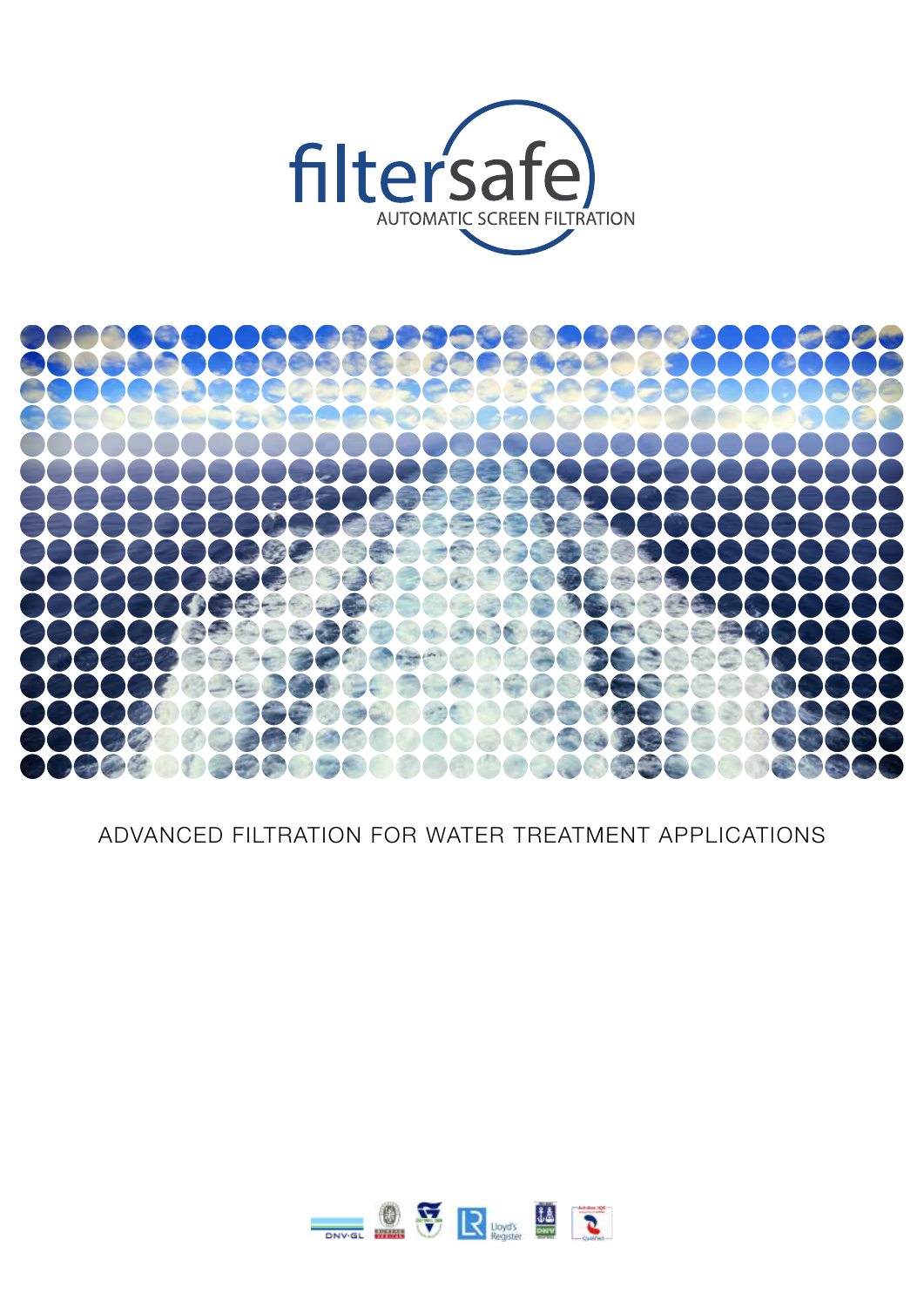

With over three decades experience in automatic filtration of water, Filtersafe filters are equipped not only with the technology but also the knowhow to integrate successfully into water industrial applications.

Filtersafe, being the premier supplier of seawater filters for the Ballast Water Treatment market worldwide, demonstrates our products capabilities to deal with even the most averse filtration conditions. Our filters can be deployed in the following markets;

- 1. SmartWeave™ screen traps organic matter & TSS
- 2. As sediments are trapped, pressure differential between inlet and outlet will initiate the cleaning process
- 3. Nozzlex<sup>™</sup> scans the entire smartweave<sup>™</sup> screen removing all matter, disposing of the reject water through the flushing chamber
- 4. Filter returns to it original operating parameters

- *Oil & Gas Sectors*
- *Power & Energy Sector*
- *Water reclamation & Desalination*
- *Municipal Water Treatment*
- *High-end Agriculture*





# About Filtersafe®

# Cleaning Process:

#### **SmartWave<sup>™</sup> high performance filtration screens**

# Filtersafe® Technology

#### **The sum of these technologies amounts to EverClear®**

**EVERCLEAR™** 

- *• Autonomous self-cleaning filtration cycle*
- *• Continuous robust automatic operation*

*• No back washing sequence*

*• Minimal water required for flushing*

*• Low operating pressure*





- *• Multi-layered sintered structure*
- *• Enhanced strength & durability*
- *• Available screens: 10-500 μ*
- *• Available material: 316L, 904L*

## nozzlex



- **maximum filter efficiency** *• Improved flow rate*
- 
- *• 100% screen cleaning*
- *• Zero wear on the filter screen*

Filtersafe® automatic screen filters utilize unique, patented and leading edge technologies to ensure the high performance criterion the market demands are met.

#### *Our filters harness our own market-proven smartweave<sup>™®</sup> filter screens and nozzlex<sup>™®</sup> proximity suction nozzles:*

# smartweave™

our filters tailored designs and simple modularity enable us to supply filters from 10 microns upwards, with flow rates from 50-5000m3/hr in single unit and limitless capacity in a modular configurations.

Filtersafe® brings unrivalled value, effectiveness and durability to even the most demanding filtration solutions. Our filters can effectively remove high volumes of TSS and organic matter including macro-fouling.

Key applications where our filters excel are:

- *Intake water*
- *Process water*
- *Produce water*
- *Raw water*





# Reliable pre-treatment filtration from 10 microns

# Our Challenge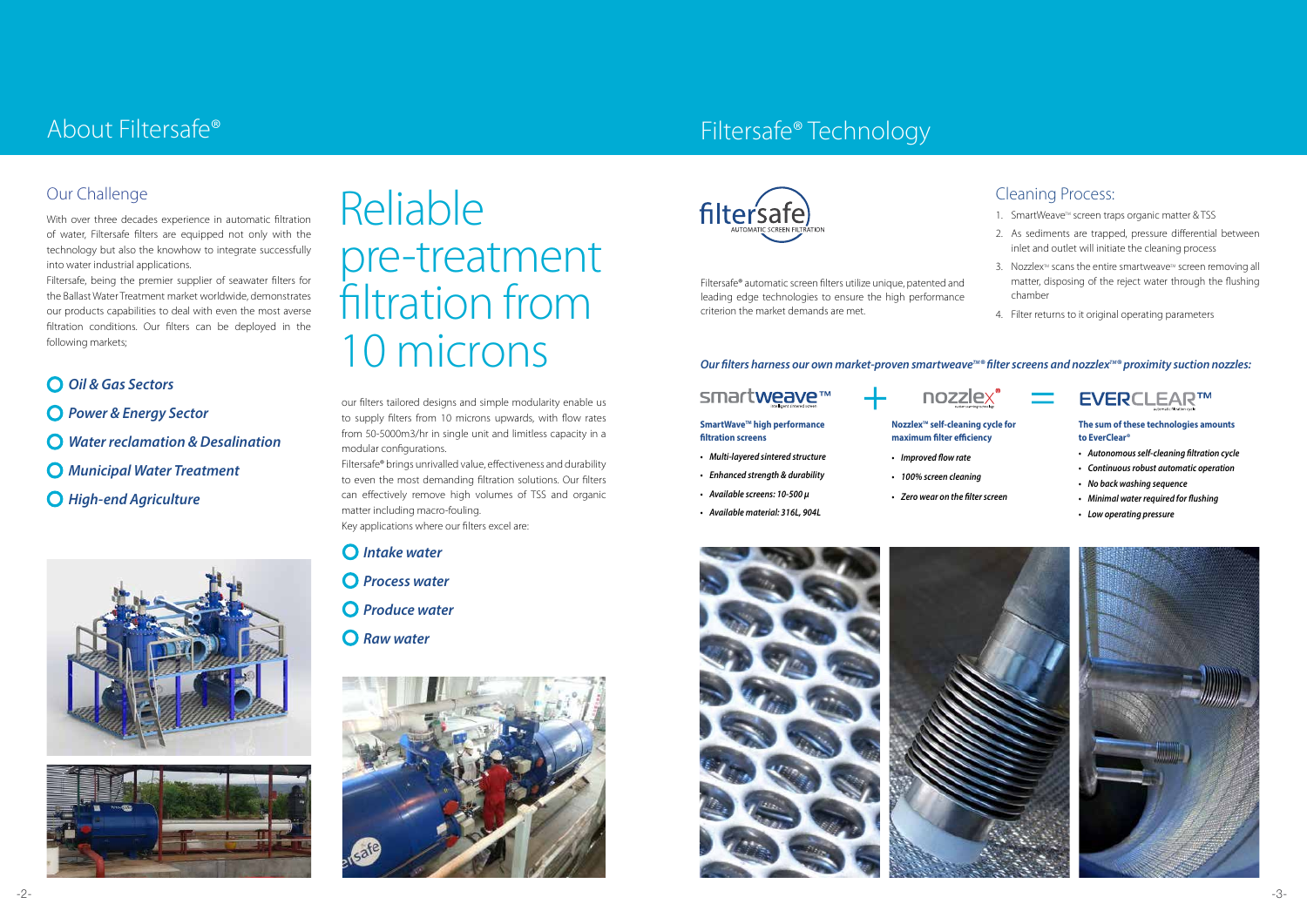*Use of highly durable, noncorrosive components for robust trouble-free operation, requiring minimal maintenance*

- *Filtersafe® filters are reliable and durable. Hundreds of commissioned filters have consistently performed without delay*
- *Tailor made design for optimal installation solution*





Nozzlex™ has zero screen wear, where other nozzle-based cleaning technologies utilize often detrimental mechanical force, often pushing TSS against the screen causing punctures.

#### *Filtersafe's filter performance is substantially better when compared to other filtration systems*

Nozzlex<sup>™</sup> equalizes system pressure and ensures an optimal amount of force is activated on the screen

After just 6 hours of operation, other technologies suffer a substantial loss in performance with virtually no ability to reclaim original flow rates.

# **nozzlex**<sup>®</sup>Cleaning Performance Real-time test data comparative technologies

Filtersafe's filters will continue to work to specification.

nozzlex<sup>™</sup> is designed and proven to have no impact on the performance of the screen due to our consistent but low force applied to the screen.



Force exerted on screen by nozzles



of the strenuous force exerted on the screen compared to other suction scanning technologies.

# Only **3.1%**

An increase in force means more wear of the nozzle head leading to shorter maintenance cycles.

The increase in force by standard nozzle also pushes sediment into the filtration screen puncturing the fine screen and rendering it significantly less productive.

# What does this mean?







# Filtersafe® Technology

### Zero screen wear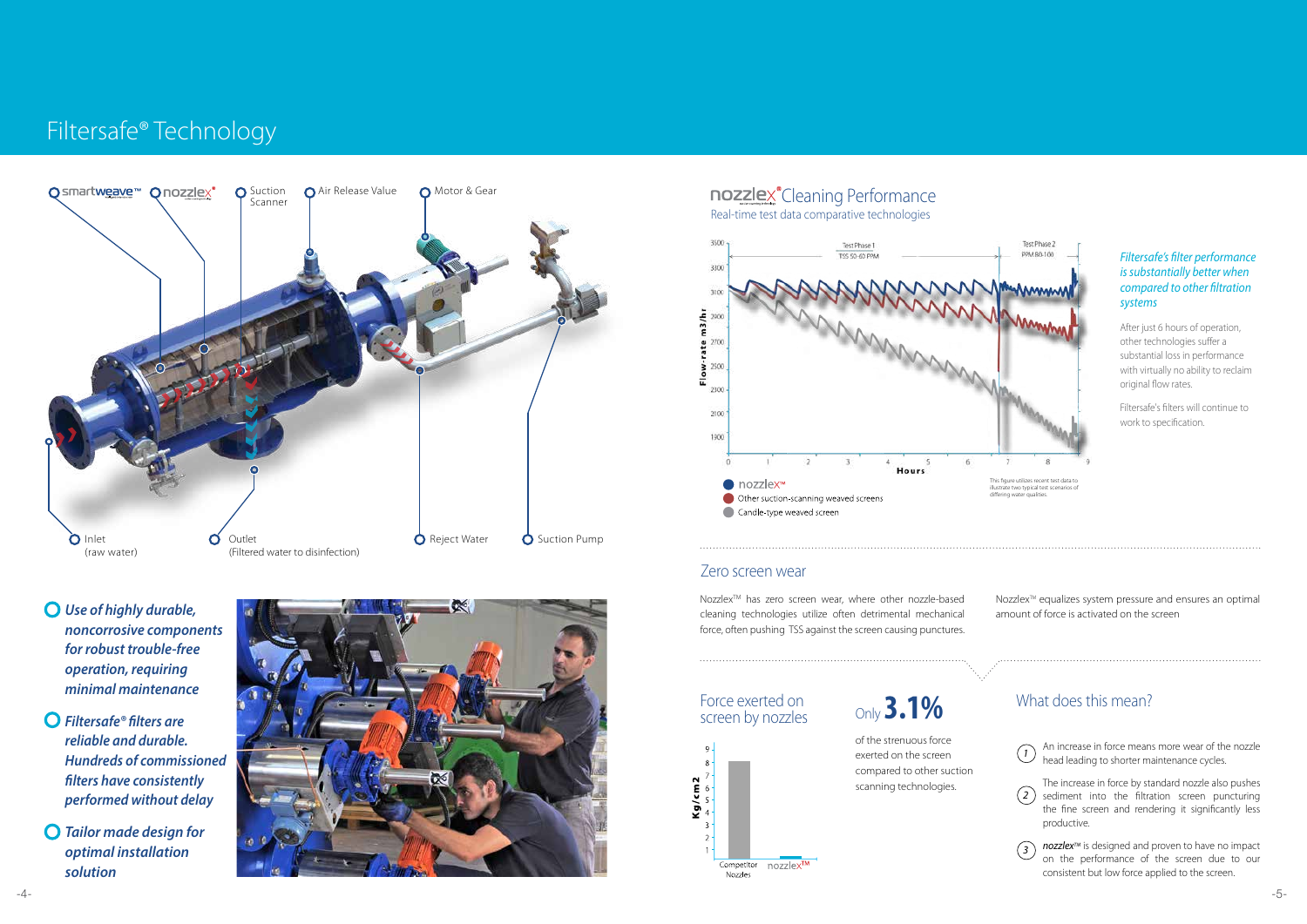### Compact Single Screen Filters 50-1,475  $m^3$ /hr

# Filtersafe® BS-SERIES

- The largest single screen filter on the market
- Small footprint
- Horizontal and vertical configurations

- Unique twin-screen assembly reduces service space required
- Horizontal and vertical configurations

### Multi-Screen Filters 1,000-5,000 m3/hr

#### Custom Pressure Vessel Design

Filtersafe® offers Explosion Proof (EX) and pneumatically operated models. We also have experience in delivering ASME & PED standard pressure vessels.

Modular Configurations

 $Q(\mathbf{r}^{\mathsf{T}})^{\mathsf{T}}$ 

Specifically designed for retrofit installations in particular. BS-Series filters can be coupled or manifold mounted to increase flow rates



with a flexible footprint.



### Optional Filter Accessories







# v Control Valves (CAD) Non-Return Valves  $\mathbb{F}$  **Non-Return Valves PLC Controllers**

# Market leading R&D

In conjunction with our research, Filtersafe® has tested the performance of its automatic screen filters to meet the rigorous demands of all marine industry standards. Through scientific development, we have been able to implement some unique technological breakthroughs, including:



### Research partners *The original weavewire screen tailored specifically for challenges of seawater filtration* Leading Filtration Performance



- *• Epoxy phenol corrosion prevention • High flow rate models • Refined water-saving mechanisms • Spatial efficiencies in service zones • smartweaveTM sintered screen technology • nozzlexTM proximity nozzles*
- 
- years.

Being a pioneer of the BW filtration, Filtersafe® is in constant pursuit of finding added value & benefit. Filtersafe® stays ahead of the rest by adopting new, advanced and polished technologies and solutions. Our ever evolving R&D program ensures our filters are best equipped to meet the stringent

needs of ship owners and operators.

\* Test data shown accurately represents numerous tests conducted by Filtersafe & research groups over the course of the last 10

# TSS & Organism Removal Rate - 40μ Screen







turbidity (NTU)

### Single Screen 35-650 m3/hr

- Easy maintenance, can be performed by one person with unique inspection port. No lifting tools required
- Includes a preliminary course screen for prevention of large solids entering the filtration chamber
- Horizontal and vertical configurations



*Removal of Phytoplankton (10<50 micron)*

## NTU Removal Rate